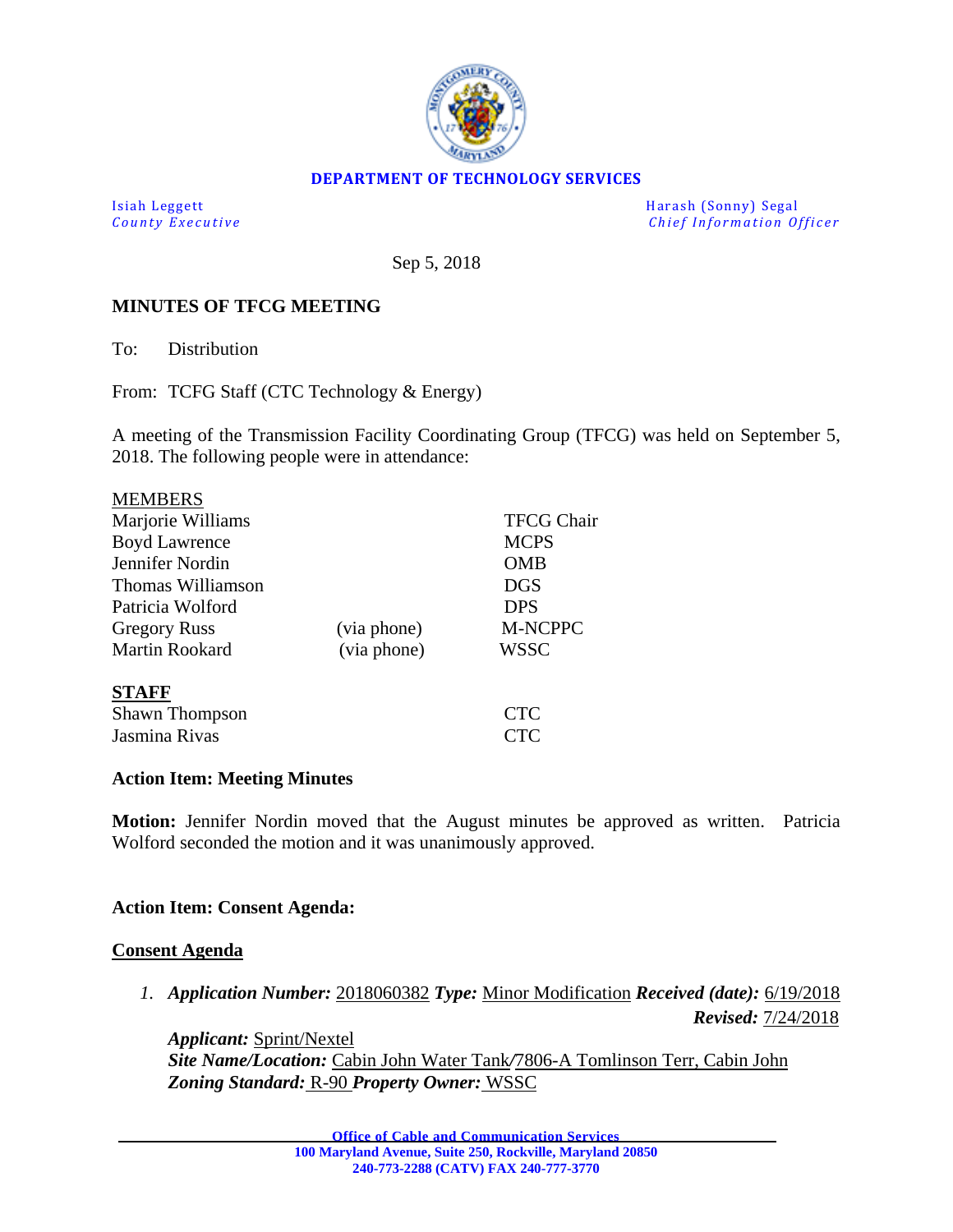Minutes of TFCG Meeting Held September 05, 2018 Page 2 of 6

> *Description:* Remove three antennas and three RRHs; install three antennas at 118' on a 130' watertank.

> **Tower Coordinator Recommendation:** Conditioned on the applicant providing written approval from WSSC at the time of permitting.

*2. Application Number:* 2018070396 *Type:* Minor Modification *Received (date):* 7/9/2018 *Revised:* 7/25/2018

*Applicant:* T-Mobile *Site Name/Location:* Montg College Germantown*/*20200 Observation Dr, Germantown *Zoning Standard:* LSC-2.0 H-100 T *Property Owner:* Board of Comm College Trustees for Montgomery County

*Description:* Remove and replace three antennas at 195' on a 300' tower. **Tower Coordinator Recommendation:** Conditioned on the applicant providing written approval from WSSC at the time of permitting.

*3. Application Number:* 2018070397 *Type:* Minor Modification *Received (date):* 7/11/2018 *Revised:* 7/25/2018

*Applicant:* T-Mobile *Site Name/Location:* Cabin John Water Tank*/*7806-A Tomlinson Terr, Cabin John *Zoning Standard:* R-90 *Property Owner:* WSSC *Description:* Remove and replace six antennas at 105' on a 135' water tank. **Tower Coordinator Recommendation:** Conditioned on the applicant providing written approval from WSSC at the time of permitting.

*4. Application Number:* 2018070398 *Type:* Minor Modification *Received (date):* 7/11/2018 *Revised:* 7/25/2018

*Applicant:* T-Mobile

*Site Name/Location:* Chateau Apartments*/*9727 Mt. Pisgah Rd, Silver Spring *Zoning Standard:* RH *Property Owner:* Hillzo LP *Description:* Remove and replace nine antennas at 184' on a 134' apartment building. *Tower Coordinator Recommendation:* Recommended

*5. Application Number:* 2018070403 *Type:* Minor Modification *Received (date):* 7/19/2018 *Revised:* 7/30/2018 *Revised:* 7/31/2018

*Applicant:* T-Mobile

*Site Name/Location:* Glenmont Tank*/*12405 Georgia Avenue, Silver Spring *Zoning Standard:* CR-2.0 *Property Owner:* WSSC

*Description:* Remove and replace nine antennas; install eighteen RRHs at 160' on a 189' water tank.

*Tower Coordinator Recommendation:* Conditioned on the applicant providing written approval from WSSC at the time of permitting.

*6. Application Number:* 2018070407 *Type:* Minor Modification *Received (date):* 7/26/2018 *Revised:* 7/31/2018

*Applicant:* Verizon Wireless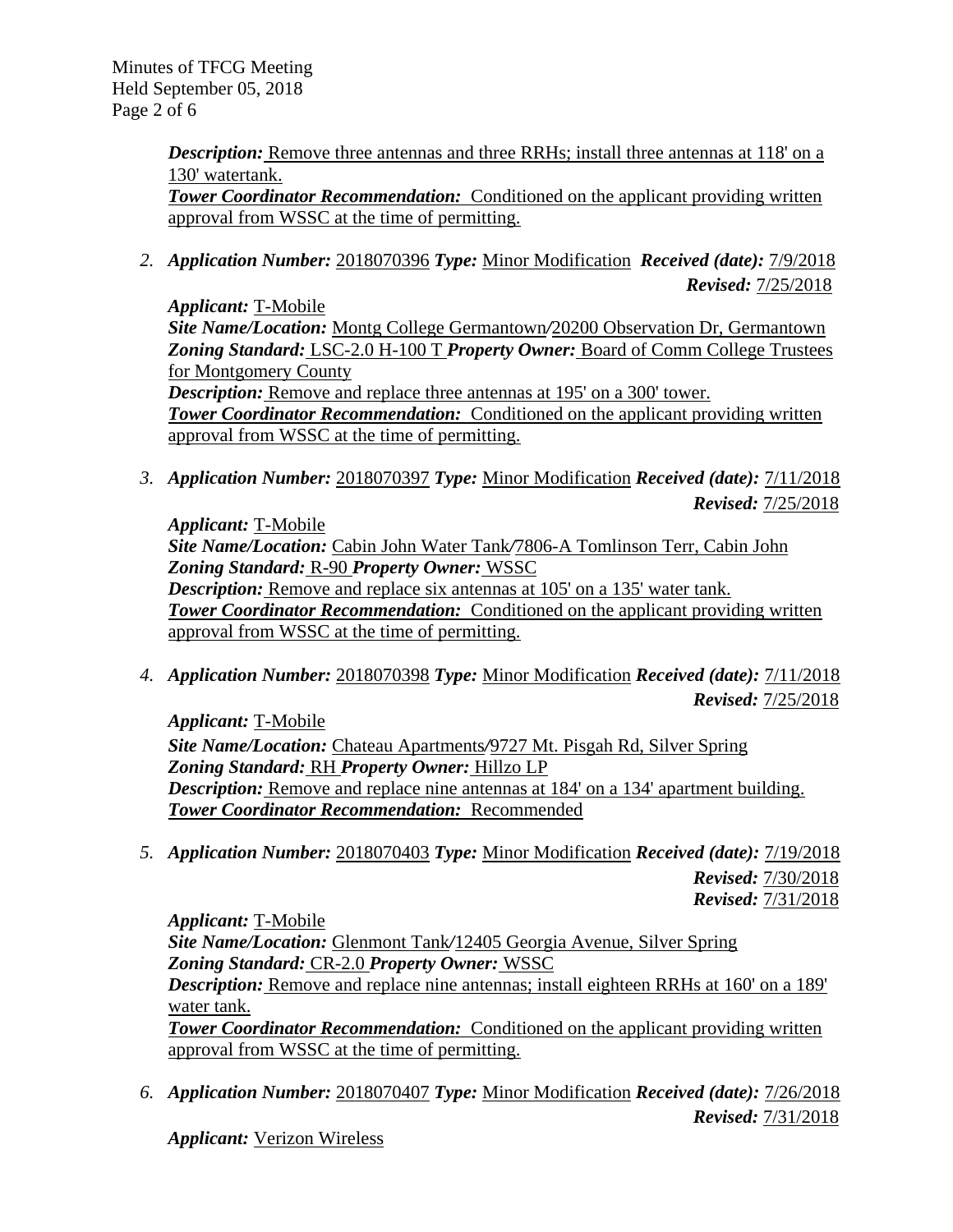*Site Name/Location:* Summit Hills Apartments*/*8484 16th St, Silver Spring *Zoning Standard:* CR-2.5 *Property Owner:* Summit Hills LLC *Description:* Remove and replace six antennas and six RRHs at 105' on a 98' apartment building. *Tower Coordinator Recommendation:* Recommended

*7. Application Number:* 2018060371 *Type:* Minor Modification *Received (date):* 6/8/2018

*Revised:* 7/02/2018 *Revised:* 8/03/2018

*Revised:* 8/13/2018

*Applicant:* Sprint/Nextel *Site Name/Location:* Rock Creek Terrace Apts*/*12630 Veirs Mill Rd, Rockville *Zoning Standard:* R-H *Property Owner:* Rock Creek Terrace LP *Description:* Remove three antennas; install six antennas and three RRHs at 161/164' on a 156' apartment building. *Tower Coordinator Recommendation:* Recommended

*8. Application Number:* 2018060373 *Type:* Minor Modification *Received (date):* 6/14/2018 *Revised:* 7/12/2018 *Revised:* 8/06/2018 *Revised:* 8/08/2018

*Applicant:* Sprint/Nextel

*Site Name/Location:* Renaissance Plaza Apts.*/*14000 Castle Blvd, Silver Spring *Zoning Standard:* R-H *Property Owner:* Renaissance Plaza Castle, LLC *Description:* Remove three antennas; install six antennas and three RRHs at 125'/126'/130' on a 112' apartment building. *Tower Coordinator Recommendation:* Recommended

*9. Application Number:* 2018070406 *Type:* Minor Modification *Received (date):* 7/26/2018 *Revised:* 8/08/2018

*Applicant:* AT&T Wireless *Site Name/Location:* Fire Station #31*/*12100 Darnestown Rd, Gaithersburg *Zoning Standard:* R-200 *Property Owner:* Montgomery County *Description:* Remove nine antennas and six RRHs; install six antennas and nine RRHs at 151' on a 153' monopole. *Tower Coordinator Recommendation:* Conditioned on the applicant providing written approval from DGS at the time of permitting.

*10. Application Number:* 2018080418 *Type:* Minor Modification *Received (date):* 8/2/2018

*Applicant:* Sprint/Nextel *Site Name/Location:* Democracy Center*/*6903 Rockledge Dr, Bethesda *Zoning Standard:* CR-1.5 *Property Owner:* Democracy Associates. *Description:* Remove three antennas and three RRHs; install three antennas at 190' on a 179' office building. *Tower Coordinator Recommendation:* Recommended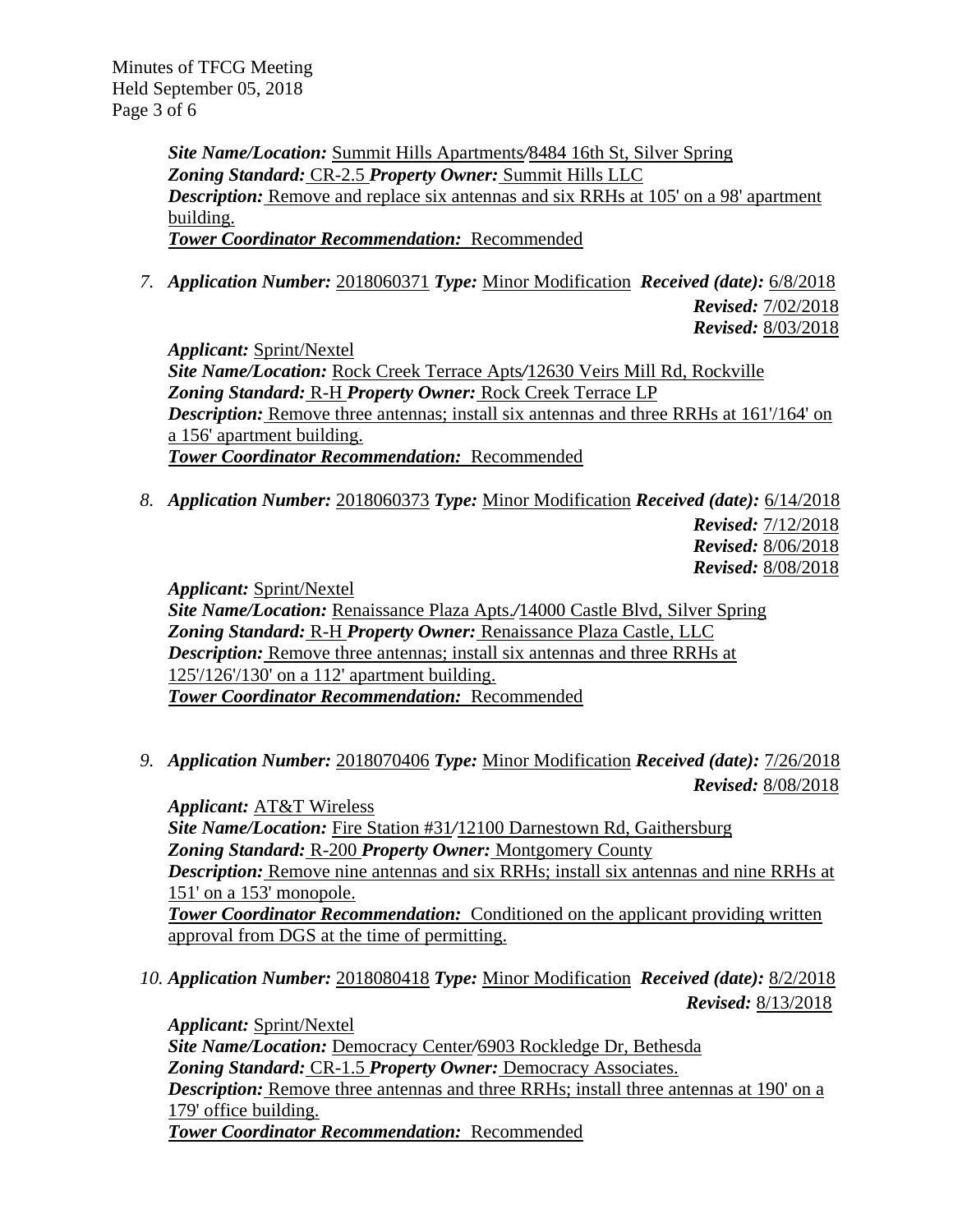*11. Application Number:* 2018080431 *Type:* Minor Modification *Received (date):* 8/8/2018 *Revised:* 8/15/2018

*Applicant:* T-Mobile *Site Name/Location:* Storage USA*/*7722 Fenton St, Silver Spring *Zoning Standard:* IM-2.5 *Property Owner:* SUSA Partnership *Description:* Remove and replace three antennas and three RRHs at 49' on a 42' office building. *Tower Coordinator Recommendation:* Recommended

*12. Application Number:* 2018080435 *Type:* Minor Modification *Received (date):* 8/8/2018 *Revised:* 8/22/2018

*Applicant:* T-Mobile *Site Name/Location:* Fire Station #31*/*12100 Darnestown Rd, Gaithersburg *Zoning Standard:* R-200 *Property Owner:* Montgomery County *Description:* Remove and replace three antennas; install three RRHs at 117' on a 161' monopole. *Tower Coordinator Recommendation:* Recommended

*13. Application Number:* 2018060389 *Type:* Minor Modification *Received (date):* 6/21/2018 *Revised:* 8/22/2018

*Applicant:* Sprint/Nextel *Site Name/Location:* Parkside Plaza*/*9039 Sligo Creek Pkwy, Silver Spring *Zoning Standard:* R-10 *Property Owner:* Parkside Plaza Condo *Description:* Remove three antennas; install six antennas and three RRHs at 167' on a 160' apartment building. *Tower Coordinator Recommendation:* Recommended

*14. Application Number:* 2018080436 *Type:* Minor Modification *Received (date):* 8/8/2018 *Revised:* 8/23/2018

*Applicant:* Sprint/Nextel *Site Name/Location:* 962 Wayne Ave*/*962 Wayne Ave, Silver Spring *Zoning Standard:* CR-5 *Property Owner:* Bsrep II MD Office Wayne LLC **Description:** Remove three antennas and three RRHs; install three antennas at 125'/127' on a 96' office building. *Tower Coordinator Recommendation:* Recommended

*15. Application Number:* 2018080437 *Type:* Minor Modification *Received (date):* 8/8/2018 *Revised:* 8/23/2018

*Applicant:* Sprint/Nextel *Site Name/Location:* Silver Spring YMCA*/*9800 Hastings Drive, Silver Spring *Zoning Standard:* R-60 *Property Owner:* Young Mens Christian Assn *Description:* Remove three antennas and three RRHs; install three antennas at 100' on a 110' monopole. *Tower Coordinator Recommendation:* Recommended

*16. Application Number:* 2018080446 *Type:* Minor Modification *Received (date):* 8/15/2018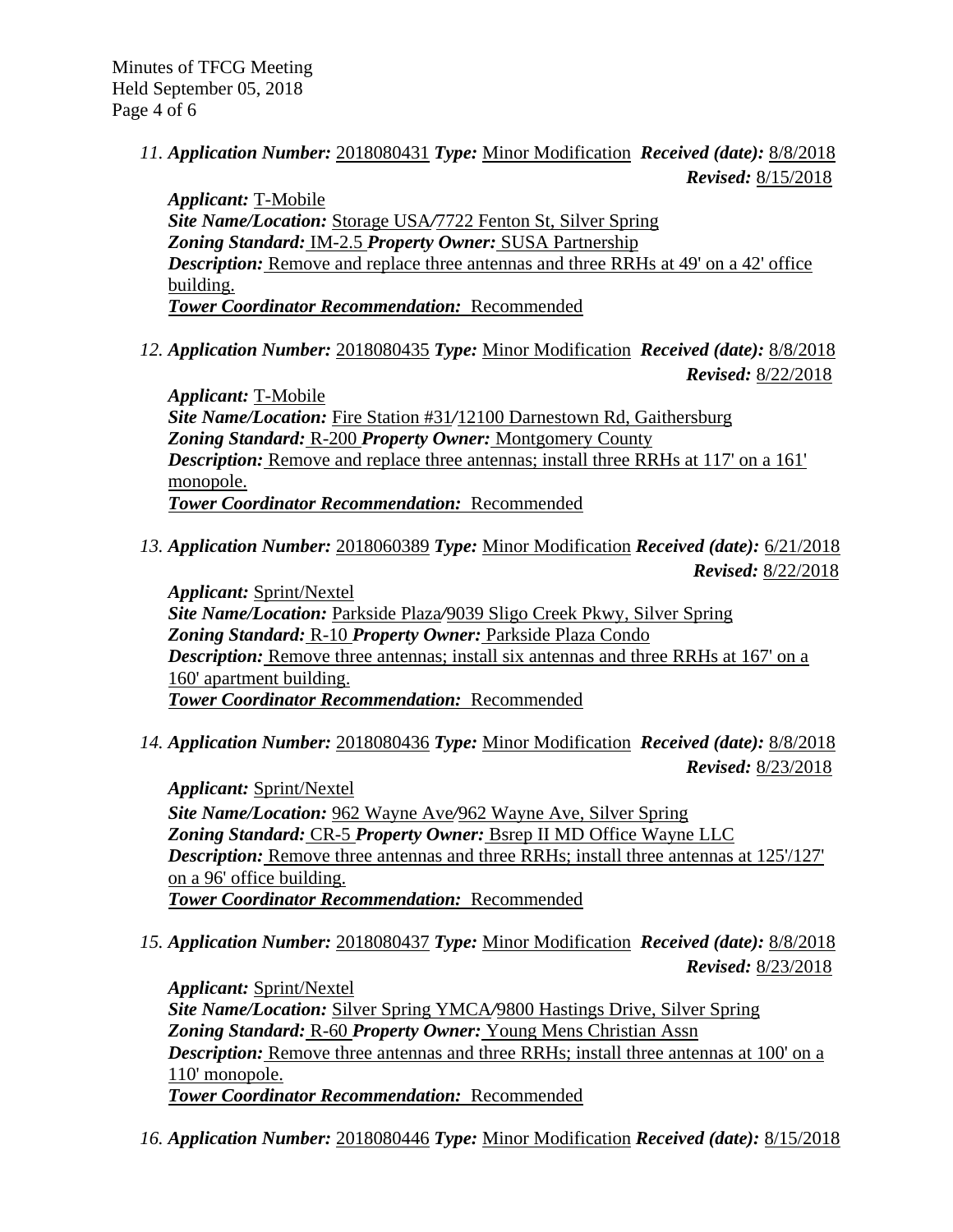*Applicant:* T-Mobile *Site Name/Location:* Continental Plaza*/*7101 Wisconsin Ave, Bethesda *Zoning Standard:* CR-3.0 *Property Owner:* Brandywine Wisconsin Ave. LLC *Description:* Remove and replace three antennas at 155' on a 143' office building. *Tower Coordinator Recommendation:* Recommended

**Motion**: Boyd Lawrence moved that items #1 through #16 on the Consent Agenda be recommended. Thomas Williamson seconded the motion and it was unanimously approved.

# **Regular Agenda**

*17. Application Number:* 2018060366 *Type:* Colocation *Received (date):* 7/5/2018 *Revised:* 7/25/2018 *Revised:* 7/31/2018

*Applicant:* Sprint/Nextel *Site Name/Location:* Meridian at Grosvenor*/*5230 Tuckerman Ln, Rockville *Zoning Standard:* CR-7.25 *Property Owner:* Grosvenor Station Devl ll LLC *Description:* Attach six antennas and nine RRHs at 161 $/165'$  on a 153' apartment building. Installed equipment cabinets on the rooftop. *Tower Coordinator Recommendation:* Recommended

Jasmina Rivas summarized the application.

**Motion**: Thomas Williamson moved that the application be recommended. Boyd Lawrence seconded the motion and it was unanimously approved.

*18. Application Number:* 2018070401 *Type:* Colocation *Received (date):* 7/17/2018 *Revised:* 8/08/2018 *Revised:* 8/09/2018

*Applicant:* T-Mobile *Site Name/Location:* Cole Spring Plaza*/*1001 Spring St, Silver Spring *Zoning Standard:* EOF-3.0 H-100 *Property Owner:* Plaza Apt EHDRT LLC Et Al *Description:* Attach nine antennas and six RRHs at 102'/105' on a 95' apartment building. Install equipment cabinets and a backup generator on the rooftop. *Tower Coordinator Recommendation:* Recommended

Jasmina Rivas summarized the application.

**Motion**: Patricia Wolford moved that the application be recommended. Gregory Russ seconded the motion and it was unanimously approved.

*19. Application Number:* 2018070400 *Type:* Colocation *Received (date):* 7/16/2018 *Revised:* 8/08/2018 *Revised:* 8/14/2018

*Applicant:* T-Mobile